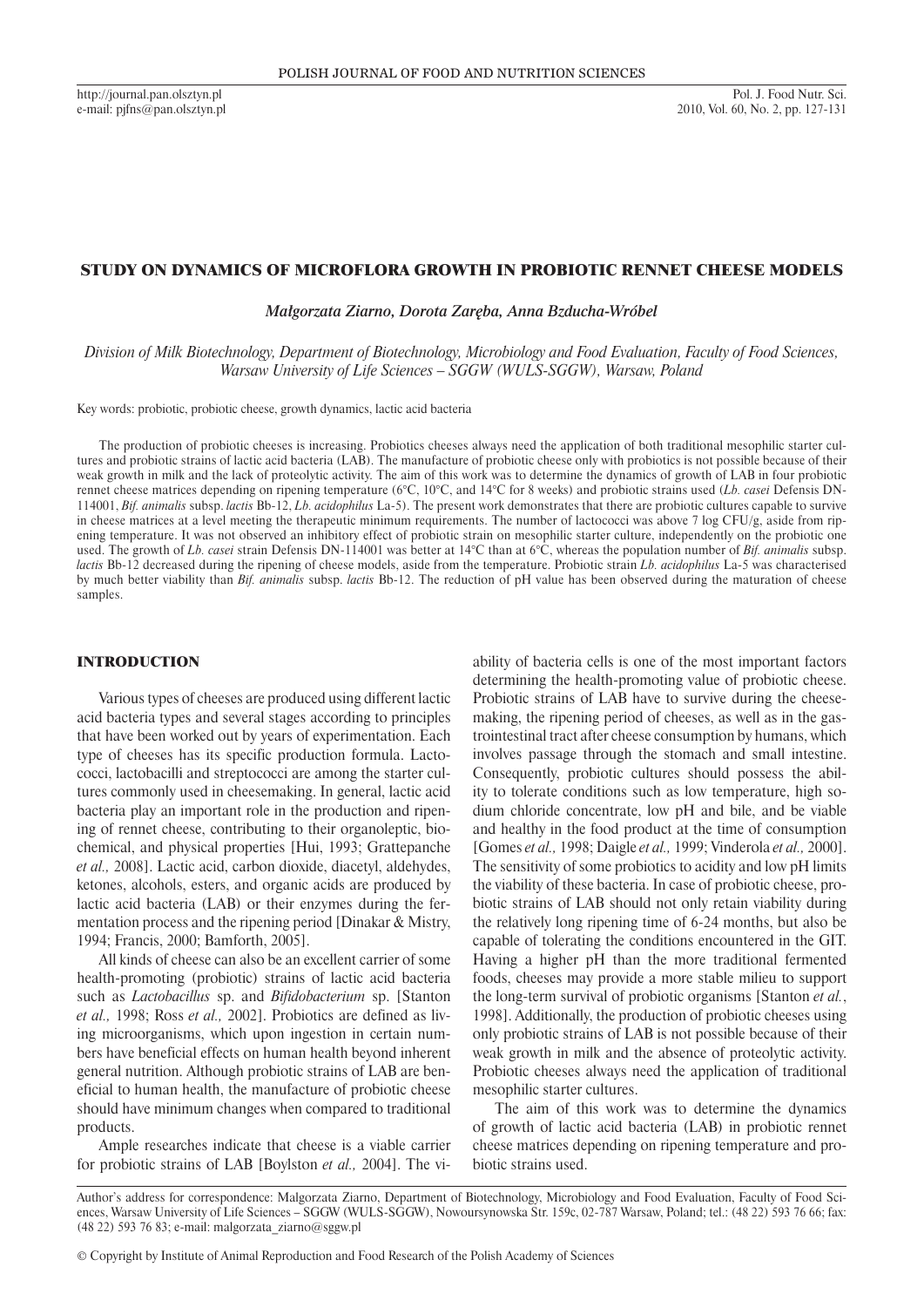## MATERIALS AND METHODS

### Bacterial strains and culture conditions

The probiotic *Lactobacillus* strains used in this study were obtained from Chr. Hansen Poland (*Lb. acidophilus* La-5) or were isolated from a commercial milk-based drink (*Lb. casei* Defensis DN-114001). The probiotic *Bifidobacterium animalis* subsp. *lactis* strain Bb-12 and a traditional cheese starter culture R-603 (consisting in *Lactococcus lactis* subsp. *lactis*) were also obtained from Chr. Hansen Poland. Starter cultures obtained from Chr. Hansen Poland were stored at -18°C and before the experiments were dissolved in sterilized milk. The biomass of *Lb. casei* Defensis DN-114001 was routinely cultured in MRS broth (Merck, Germany) at 37°C for 12-14 h and centrifuged  $(12,000 \times g, 7 \text{ min}, 4^{\circ}\text{C})$  for culture broth removal.

#### Cheese manufacture

Laboratory-scale cheesemaking trials were performed with a liquid blended homogeneous concentrate consisting of non-fat milk powder (157 g/L of sterilized distilled water, 30%-fat cream (158 g/L), citric buffer (1.75 g/L), and NaCl (4 g/L). The concentrate was inoculated with commercial and probiotic strains cultures (5 mL of solution of 5 g of starter culture dissolved in 50 mL of sterilized milk), incubated (at 30°C/30 min), coagulated (Standard Premium 225, Chr. Hansen, 1 mL/L, 35 min after starter addition), incubated (at 31°C/40 min), than the curd was cut and cooked (at  $36^{\circ}$ C/25 min and next at  $41^{\circ}$ C/50 min), and submitted to different ripening conditions (at 6°C, 10°C, and 14°C for 8 weeks).

The experiments involved the production of four models of probiotic rennet cheeses under laboratory conditions differing in the probiotic strains applied. "A" model contained only the mesophilic starter culture R-603, "B" model contained the R-603 culture and a probiotic strain *Lb. casei* Defensis DN-114001, "C" model contained the R-603 culture and *Bifidobacterium animalis* subsp. *lactis* Bb-12, and "D" model contained the R-603 culture and a probiotic strain *Lb. acidophilus* La-5.

### Microbiological analysis of cheeses

The number of LAB (lactococci, lactobacilli, and bifidobacteria separately) and pH value have been measured in raw cheese samples as well as after 2, 4, 6, and 8 weeks of ripening period. The number of lactococci was measured using a traditional plate method and M17 agar (Merck, Germany). Plates with inoculum have been incubated aerobically at 30°C/72 h. The number of lactobacilli or bifidobacteria was measured using MRS agar acidified to pH 4.8 (BioMerieux, France) and incubated anaerobically at 37°C/72 h [Shah, 2000; Tharmaraj & Shah, 2003; Phillips *et al.,* 2006; Antunes *et al.,* 2007].

#### Statistical assessment

Laboratory-scale cheesemaking was performed in two independent repetitions. The mean values of microbial counts were analysed statistically and compared using ANOVA and Tukey's test (p<0.05), (Statgraphics Centurion XV).

# RESULTS AND DISCUSSION

Industrial cheesemaking involves the application of starter cultures containing *L. lactis* subsp. *lactis*, *L. lactis* subsp. *cremoris*, *Leuconostoc cremoris* and/or *L. lactis, Leuconostoc,* and *L. lactis* subsp. *diacetylactis* [Hui, 1993]. The amount and type of starter may vary significantly depending on the type of cheese and characteristics desired. The starter organisms reach about 9 log CFU/g in curd with a pH of about 5.7. In general, the population of mesophilic starter organisms may reach in excess of 8-9 log CFU/g in curd or cheese and does not vary during the ripening period of cheeses [Francis, 2000].

In the present work, cheese model "A" contained only mesophilic R-603 starter culture at the initial number 7.1- -7.8 log CFU/g depending on the trial (Table 1). During eight weeks of ripening at 6°C, the population number of lactococci increased until 8.7 log CFU/g at the end of the 8th week. The quickest growth of lactococci has been observed at the beginning of ripening period, before the 2nd week of ripening. A similar dynamic rate of growth of lactococci has been found in cheese models "A" ripened at 10°C and 14°C. The statistical analysis confirmed that the applied parameters of temperature of cheese ripening did not influence the number of lactococci (p=0.3099). The initial pH values of cheese models "A" ripened at 6°C, 10°C, and 14°C were 6.50, 6.46, and 6.42 respectively. The changes of pH values in these cheese models were influenced by ripening temperature  $(p=0.0001)$  and time (p=0.0001). A stronger decrease of pH value has been observed in cheese models ripened at 10°C and 14°C than at 6°C (Table 1).

Table 1. Changes of microflora population and pH of cheese model A (means and standard deviations of 2 determinations).

| Temperature of cheese<br>ripening $(C)$ | Time of cheese ripening (days)       |                  |                  |                  |                  |  |
|-----------------------------------------|--------------------------------------|------------------|------------------|------------------|------------------|--|
|                                         | $\theta$                             | ↑                | 4                | 6                | 8                |  |
|                                         | Number of lactococci ( $log CFU/g$ ) |                  |                  |                  |                  |  |
| 6                                       | $7.8 \pm 0.01$                       | $8.7 \pm 0.01$   | $8.2 \pm 0.01$   | $8.5 \pm 0.01$   | $8.7 \pm 0.01$   |  |
| 10                                      | $7.1 \pm 0.01$                       | $8.7 \pm 0.01$   | $8.6 \pm 0.23$   | $9.0 \pm 0.01$   | $8.6 \pm 0.03$   |  |
| 14                                      | $7.5 \pm 0.11$                       | $8.2 \pm 0.59$   | $8.1 \pm 0.22$   | $9.0 \pm 0.01$   | $8.2 \pm 0.01$   |  |
|                                         |                                      |                  | Acidity, pH      |                  |                  |  |
| 6                                       | $6.50 \pm 0.021$                     | $5.82 \pm 0.007$ | $5.75 \pm 0.014$ | $5.54 \pm 0.007$ | $5.65 \pm 0.028$ |  |
| 10                                      | $6.46 \pm 0.010$                     | $5.53 \pm 0.200$ | $5.41 \pm 0.040$ | $5.11 \pm 0.020$ | $5.10 \pm 0.040$ |  |
| 14                                      | $6.42 \pm 0.010$                     | $5.32 \pm 0.020$ | $5.09 \pm 0.010$ | $4.89 \pm 0.020$ | $5.16 \pm 0.090$ |  |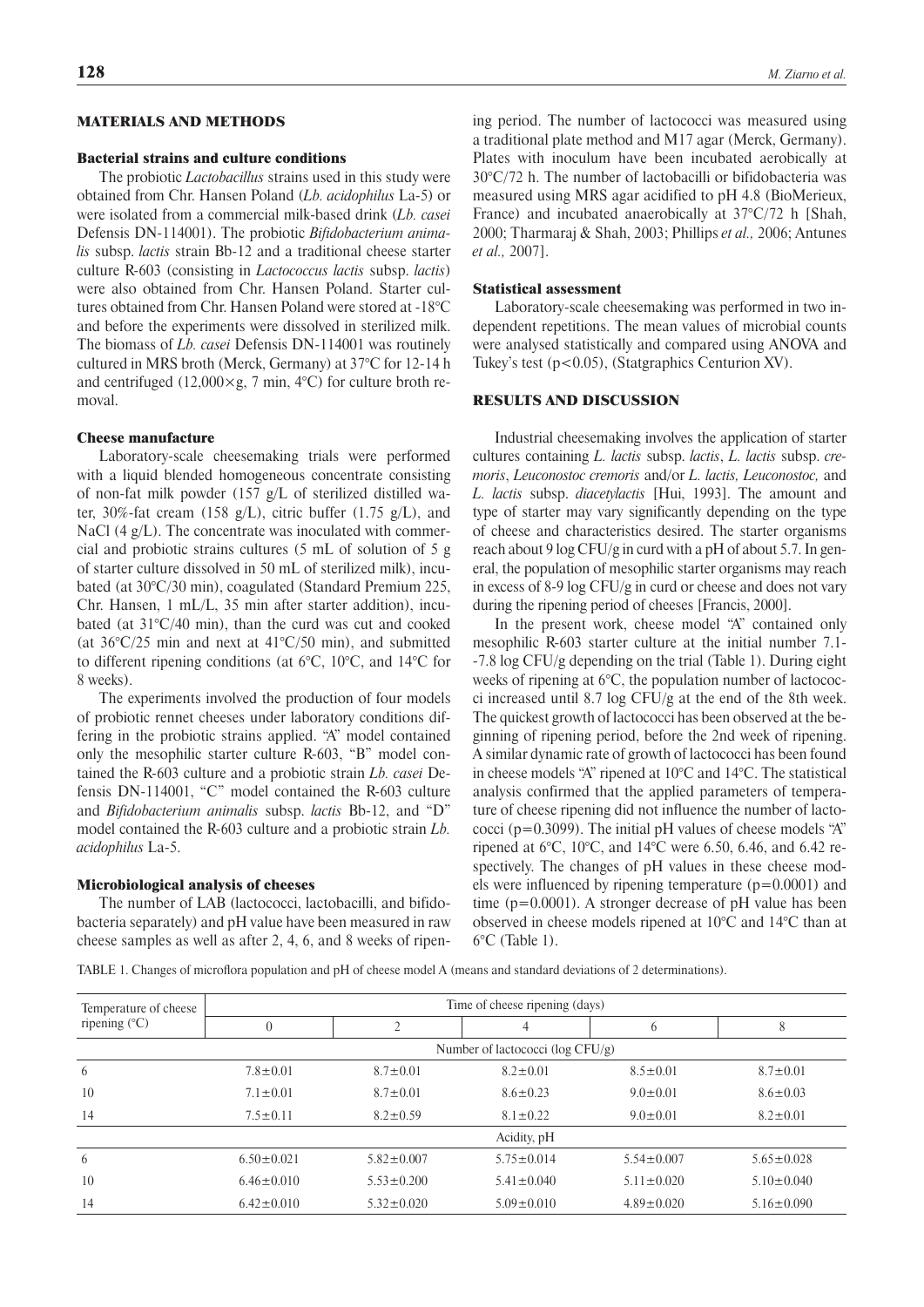Table 2 shows the changes of microflora population and pH of cheese model "B" containing the R-603 culture and a probiotic strain *Lb. casei* Defensis DN-114001. The probiotic strain *Lb. casei* was growing better during the ripening at 14°C than at 6°C (the influence of temperature of ripening was statistically significant,  $p=0.0001$ ). The initial number of *Lb. casei* was 7.6-7.8 log CFU/g (Table 2) and increased insignificantly during eight weeks of ripening at 14°C to 8.9 log CFU/g. In cheese model ripened at 6°C the population number of the probiotic strain *Lb. casei* Defensis DN-114001 decreased insignificantly to 7.2 log CFU/g. The reduction of pH value has been observed in all studied cheese samples "B". The greatest reduction in pH value was observed in "B" model (cheese with *Lb. casei* addition) ripened at 14°C, in which the pH value decreased from initial 6.4 to 4.5 after eight weeks of ripening (Table 2).

The population of *Bif. animalis* subsp. *lactis* Bb-12 decreased considerably during the ripening of cheese models aside from the temperature (Table 3,  $p=0.0001$ ) and the increase of ripening temperature from 6°C to 14°C did not improve the viability of the probiotic strain studied  $(p=0.0773)$ . After eight weeks of ripening the number of bifidobacteria was at a level of 5.9-6.3 log CFU/g. It meant that the applied probiotic strain of *Bif. animalis* subsp. *lactis* was not suitable for the production of probiotic cheese. The reduction of pH has been observed in all studied cheese samples "C" from the initial value of 6.37-6.40 to the final value of 4.91-5.46 (Table 3).

Probiotic strain *Lb. acidophilus* La-5 studied in the present work was characterized by much better viability than the probiotic strain of *Bif. animalis* subsp. *lactis*. Its initial population number was 7.3-7.5 log CFU/g, and during the whole ripening period it was decreasing insignificantly to 6.7-7.2 log CFU/g (Table 4). The population number of *Lb. acidophilus* La-5 did not depend on the applied ripening temperature nor time  $(p=0.2014$  and  $p=0.1839$ , respectively). The reduction of pH value has been observed in all studied cheese samples "D", and the changes of pH values were influenced by ripening temperature (Table 4).

Recommendations for the minimum suggested level for probiotic strains of lactic acid bacteria in food to attain this viability are quite variable. In general, the food industry has applied the recommended level of 6.0 log CFU/g at the time of consumption for probiotic strains of *Lb. acidophilus* and other LAB [Boylston *et al.,* 2004]. Dinakar & Mistry [1994]

|  |  |  |  | TABLE 2. Changes of microflora population and pH of cheese model B (means and standard deviations of 2 determinations). |
|--|--|--|--|-------------------------------------------------------------------------------------------------------------------------|
|--|--|--|--|-------------------------------------------------------------------------------------------------------------------------|

| Temperature of cheese<br>ripening $(C)$ | Time of cheese ripening (days)      |                  |                  |                  |                  |  |
|-----------------------------------------|-------------------------------------|------------------|------------------|------------------|------------------|--|
|                                         | $\overline{0}$                      | 2                | 4                | 6                | 8                |  |
|                                         | Number of lactococci (log $CFU/g$ ) |                  |                  |                  |                  |  |
| 6                                       | $7.8 \pm 0.02$                      | $8.9 \pm 0.01$   | $8.5 \pm 0.01$   | $8.8 \pm 0.01$   | $8.9 \pm 0.01$   |  |
| 14                                      | $8.0 \pm 0.01$                      | $9.2 \pm 0.02$   | $9.1 \pm 0.01$   | $9.1 \pm 0.65$   | $9.2 \pm 0.01$   |  |
|                                         | Number of Lb. casei ( $log CFU/g$ ) |                  |                  |                  |                  |  |
| 6                                       | $7.6 \pm 0.15$                      | $6.6 \pm 0.01$   | $6.9 \pm 0.01$   | $7.1 \pm 0.03$   | $7.2 \pm 0.01$   |  |
| 14                                      | $7.8 \pm 0.01$                      | $9.1 \pm 0.06$   | $8.8 \pm 0.01$   | $9.1 \pm 0.01$   | $8.9 \pm 0.01$   |  |
|                                         | Acidity, pH                         |                  |                  |                  |                  |  |
| 6                                       | $6.40 \pm 0.049$                    | $5.56 \pm 0.002$ | $5.36 \pm 0.007$ | $5.20 \pm 0.007$ | $5.34 \pm 0.007$ |  |
| 14                                      | $6.34 \pm 0.020$                    | $5.01 \pm 0.010$ | $4.62 \pm 0.020$ | $4.23 \pm 0.030$ | $4.45 \pm 0.080$ |  |

nd – not detected

Table 3. Changes of microflora population and pH of cheese model C (means and standard deviations of 2 determinations).

| Temperature of cheese<br>ripening $(C)$ | Time of cheese ripening (days)                                      |                  |                  |                  |                  |  |  |
|-----------------------------------------|---------------------------------------------------------------------|------------------|------------------|------------------|------------------|--|--|
|                                         | $\overline{0}$                                                      | $\overline{2}$   | 4                | 6                | 8                |  |  |
|                                         | Number of lactococci (log CFU/g)                                    |                  |                  |                  |                  |  |  |
| 6                                       | $7.9 \pm 0.04$                                                      | $8.7 \pm 0.01$   | $8.7 \pm 0.01$   | $8.7 \pm 0.03$   | $8.8 \pm 0.04$   |  |  |
| 10                                      | $7.1 \pm 0.01$                                                      | $8.2 \pm 0.08$   | $6.5 \pm 0.01$   | $9.1 \pm 0.01$   | $8.7 \pm 0.01$   |  |  |
| 14<br>$7.6 \pm 0.01$                    |                                                                     | $8.7 \pm 0.01$   | $8.9 \pm 0.12$   | $8.5 \pm 0.01$   | $8.2 \pm 0.01$   |  |  |
|                                         | Number of <i>Bif. aminalis</i> subsp. <i>lactis</i> ( $log CFU/g$ ) |                  |                  |                  |                  |  |  |
| 6                                       | $7.0 \pm 0.01$                                                      | $6.3 \pm 0.15$   | $6.2 \pm 0.11$   | $6.0 \pm 0.01$   | $6.3 \pm 0.01$   |  |  |
| 10                                      | $7.5 \pm 0.01$                                                      | $6.4 \pm 0.02$   | $6.2 \pm 0.04$   | $6.2 \pm 0.02$   | $6.0 \pm 0.15$   |  |  |
| 14                                      | $7.7 \pm 0.38$                                                      | $6.7 \pm 0.01$   | $6.5 \pm 0.01$   | $6.3 \pm 0.21$   | $5.9 \pm 0.02$   |  |  |
|                                         | Acidity, pH                                                         |                  |                  |                  |                  |  |  |
| 6                                       | $6.40 \pm 0.042$                                                    | $5.63 \pm 0.028$ | $5.49 \pm 0.001$ | $5.39 \pm 0.007$ | $5.46 \pm 0.014$ |  |  |
| 10                                      | $6.37 \pm 0.010$                                                    | $5.51 \pm 0.120$ | $5.29 \pm 0.110$ | $5.01 \pm 0.020$ | $5.00 \pm 0.010$ |  |  |
| 14                                      | $6.39 \pm 0.010$                                                    | $5.23 \pm 0.010$ | $5.08 \pm 0.030$ | $4.62 \pm 0.010$ | $4.91 \pm 0.010$ |  |  |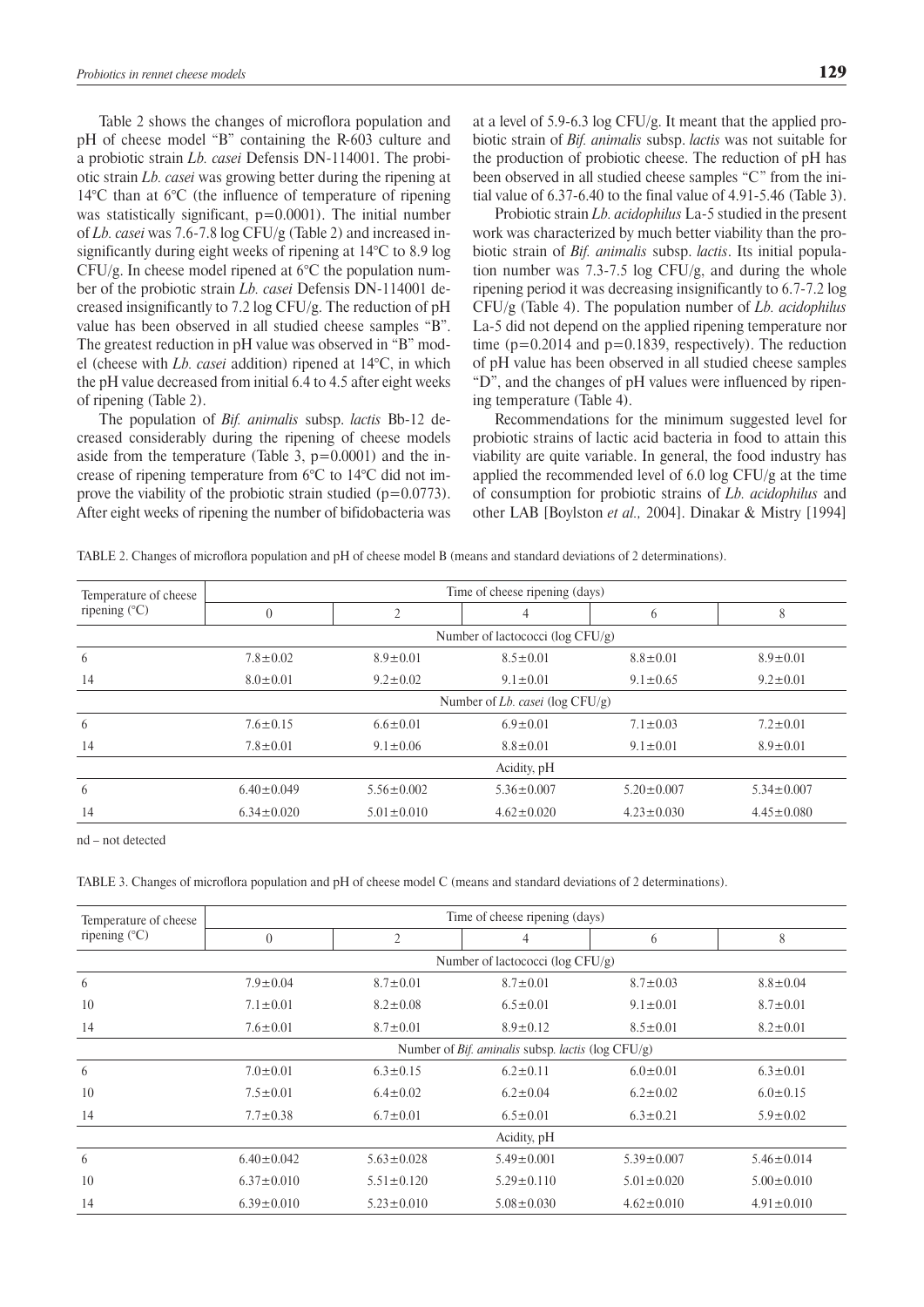| Temperature of cheese<br>ripening $(C)$ | Time of cheese ripening (days)            |                  |                  |                  |                  |  |  |
|-----------------------------------------|-------------------------------------------|------------------|------------------|------------------|------------------|--|--|
|                                         | $\overline{0}$                            | $\overline{2}$   | 4                | 6                | 8                |  |  |
|                                         | Number of lactococci (log $CFU/g$ )       |                  |                  |                  |                  |  |  |
| 6                                       | $8.1 \pm 0.02$                            | $8.9 \pm 0.01$   | $8.7 \pm 0.01$   | $9.2 \pm 0.03$   | $9.0 \pm 0.01$   |  |  |
| 10                                      | $7.4 \pm 0.01$                            | $7.8 \pm 0.01$   | $7.8 \pm 0.01$   | $7.7 \pm 0.26$   | $7.9 \pm 0.01$   |  |  |
| 14                                      | $7.5 \pm 0.03$                            | $8.7 \pm 0.01$   | $8.8 \pm 0.01$   | $8.6 \pm 0.01$   | $8.3 \pm 0.01$   |  |  |
|                                         | Number of Lb. acidophilus ( $log CFU/g$ ) |                  |                  |                  |                  |  |  |
| 6                                       | $7.4 \pm 0.03$                            | $7.3 \pm 0.01$   | $7.1 \pm 0.01$   | $7.6 \pm 0.01$   | $7.2 \pm 0.01$   |  |  |
| 10                                      | $7.3 \pm 0.01$                            | $6.8 \pm 0.20$   | $6.9 \pm 0.01$   | $6.7 \pm 0.01$   | $6.8 \pm 0.02$   |  |  |
| 14                                      | $7.5 \pm 0.01$                            | $7.3 \pm 0.02$   | $7.0 \pm 0.41$   | $7.1 \pm 0.02$   | $6.7 \pm 0.03$   |  |  |
|                                         | Acidity, pH                               |                  |                  |                  |                  |  |  |
| 6                                       | $6.37 \pm 0.057$                          | $5.59 \pm 0.007$ | $5.45 \pm 0.042$ | $5.34 \pm 0.028$ | $5.38 \pm 0.014$ |  |  |
| 10                                      | $6.39 \pm 0.010$                          | $5.41 \pm 0.230$ | $5.25 \pm 0.240$ | $4.95 \pm 0.070$ | $4.94 \pm 0.110$ |  |  |
| 14                                      | $6.40 \pm 0.010$                          | $5.21 \pm 0.010$ | $5.02 \pm 0.001$ | $4.73 \pm 0.010$ | $4.76 \pm 0.010$ |  |  |

Table 4. Changes of microflora population and pH of cheese model D (means and standard deviations of 2 determinations).

proved that bifidobacteria could remain viable and multiply their number in cheese during these 24 weeks. Bifidobacteria studied by Dinakar & Mistry [1994] did not affect the flavour intensity, texture, or appearance of the cheese compared with that of the control. Lactic acid content increased in cheeses during ripening, but differences between treatments were minor. Acetic acid and ethanol, common metabolites of bifidobacteria, were not detected during ripening [Dinakar & Mistry, 1994].

Gomes *et al.* [1995] studied the possibility of using a starter entirely composed of *Bifidobacterium* sp. strain Bo and *Lb. acidophilus* strain Ki for the manufacture of Gouda cheese. *Lb. acidophilus* strain Ki was able to grow and produce acid in the cheese. The population number of *Lb. acidophilus* strain Ki observed in the cheese was at a level of 8 log CFU/g (an increase of one log cycle or more), provided that the scalding temperature was 38°C. *Bifidobacterium* sp. strain Bo showed no growth under any of the conditions chosen. The numbers of *Bifidobacterium* sp. strain Bo present in the cheese were at a level of 9 log CFU/g. The acetic acid values found demonstrated that *Bifidobacterium* sp. strain Bo actively contributed to the acidification of the cheese, a factor which probably also accounts for the significant difference in the sensory quality of the cheese. After 1 week, *Bifidobacterium* sp. strain Bo reached average levels of 9 log CFU/g. During the whole storage period studied, the average population number of *Lb. acidophilus* strain Ki decreased by two log cycles to 7 log CFU/g, whereas that of *Bifidobacterium* sp. strain Bo decreased by less than one log cycle to 8 log CFU/g.

Mc Brearty *et al.* [2001] studied the application of different strains of commercial probiotic bifidobacteria in Cheddar cheese production. Two Cheddar cheeses were manufactured at a pilot scale and inoculated with mesophilic cheese starters as well as with *Bif. lactis* Bb-12 strain (at a level of 7 log CFU/mL of cheesemilk) and *Bif. longum* BB-536 strain (at a level of 6 log CFU/mL of cheesemilk). The number of *Bif. lactis* increased to 8 log CFU/g after 1 day of ripening at 8°C, and maintained at this level throughout the next 6 months of ripening. While the number of *Bif. longum* reached the level

of 6 log CFU/g after 1 day of ripening, and then was reduced to 5 log CFU/g, following six months of ripening.

Kasimoglu *et al.* [2004] investigated the survival of *Lb. acidophilus* during brining and ripening of Turkish white cheese. Two types of white cheeses, traditional cheese (made with only *L. lactis* subsp. *lactis* and *L. lactis* subsp. *cremoris*) and probiotic cheese (made with *L. lactis* subsp. *lactis, L. lactis* subsp. *cremoris* and *Lb. acidophilus* 593 N strain) were produced and ripened in a vacuum pack or in brine at 4°C for 90 days. *Lb. acidophilus* cells survived in probiotic cheeses to numbers over 7 log CFU/g. In opposite, Phillips *et al.* [2006] demonstrated that the viability of *Lb. acidophilus* strains in Cheddar cheese was not satisfactory. Two applied *Lb. acidophilus* strains grew poorly with their counts decreasing to 3 log CFU/g after 32 weeks. In comparison, the count of *Bifidobacterium* sp. remained at high numbers in cheese, *i.e.* at >7 log CFU/g after 32 weeks of ripening. Similarly, the counts of *Lb. casei* (>7 log CFU/g), *Lb. paracasei* (>7 log CFU/g), and *Lb. rhamnosus*  $(>8 \log CFU/g)$  strains survived well.

Ong *et al.* [2006] and Ong & Shah [2008] studied the survival of probiotic bacteria in Cheddar cheeses manufactured with a combination of starter lactococci, *Lactobacillus acidophilus* 4962, *Lb. casei* 279, and *Bifidobacterium longum* 1941. All probiotic adjuncts survived the manufacturing process and maintained their viability of  $>7.5$  log CFU/g at the end of ripening [Ong *et al*., 2006]. The counts of *Lb. acidophilus* in probiotic cheeses remained at >log 6 CFU/g after 24 weeks of ripening at 4, 8 or  $12^{\circ}$ C [Ong & Shah, 2008].

Summarizing, having a higher pH than the more traditional probiotic foods, rennet cheeses should provide a more stable milieu to support the long-term survival of probiotic organisms. The present work demonstrated that the application of an inadequate mixture of mesophilic starter cultures and probiotic strains, as well as improper ripening temperature could reduce the population of probiotic microflora to the level below the therapeutic minimum. The results obtained indicate that not all studied probiotic strains are suitable for the production of probiotic rennet cheese, and that the correct ripening temperature should be selected.